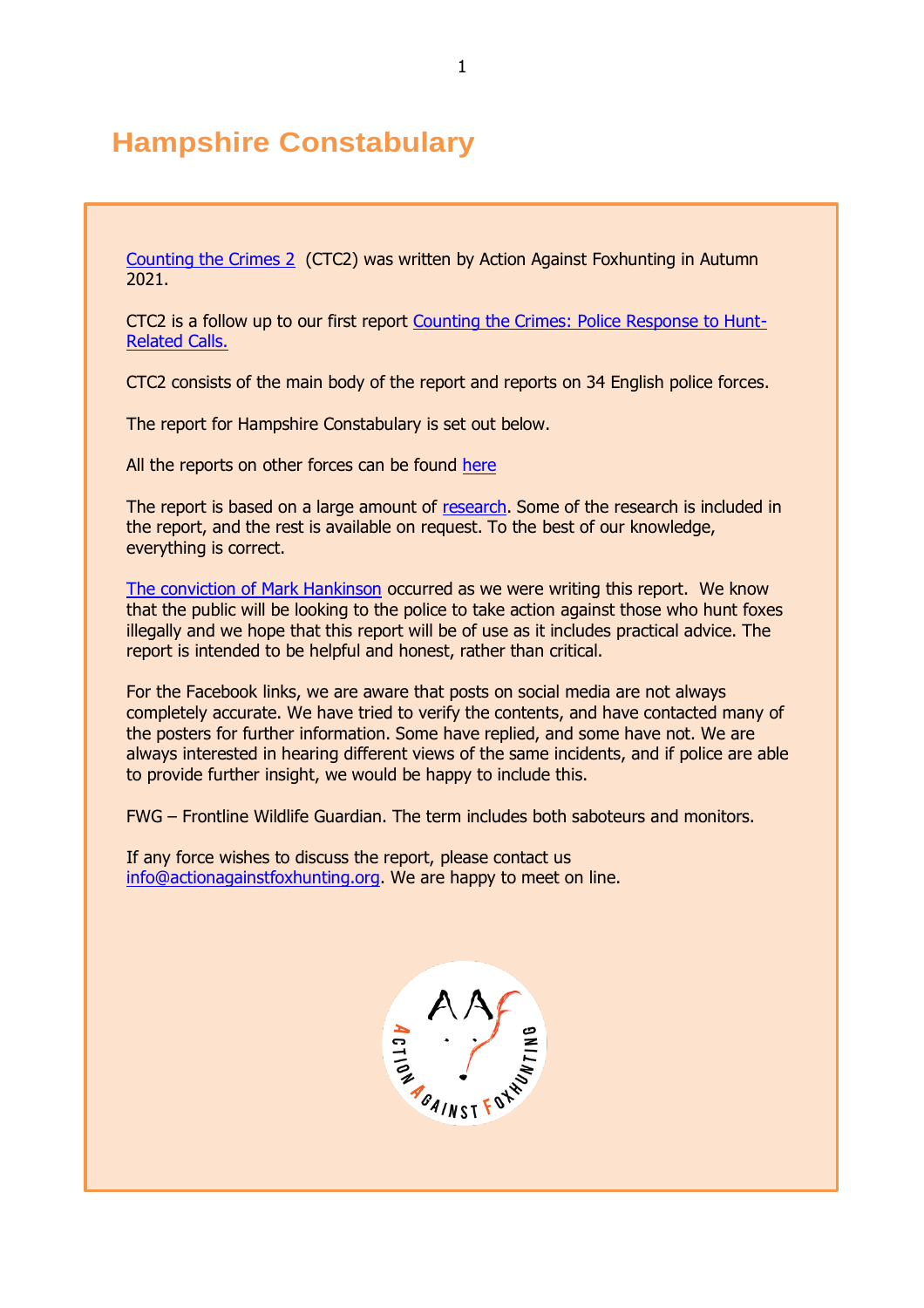#### **How did the force respond to CTC?**

- One email
- ✓ Exchange of emails
- Meeting
- No response at all

#### **For email response - was the response detailed?**

- ✓ Yes
- No

#### **How do you rate the email response?**



## **Why have you given this rating?**

It took a while before Hampshire Police agreed to the meeting.

### **Were there follow up emails and did the force reply?**

- ✓ Yes
- No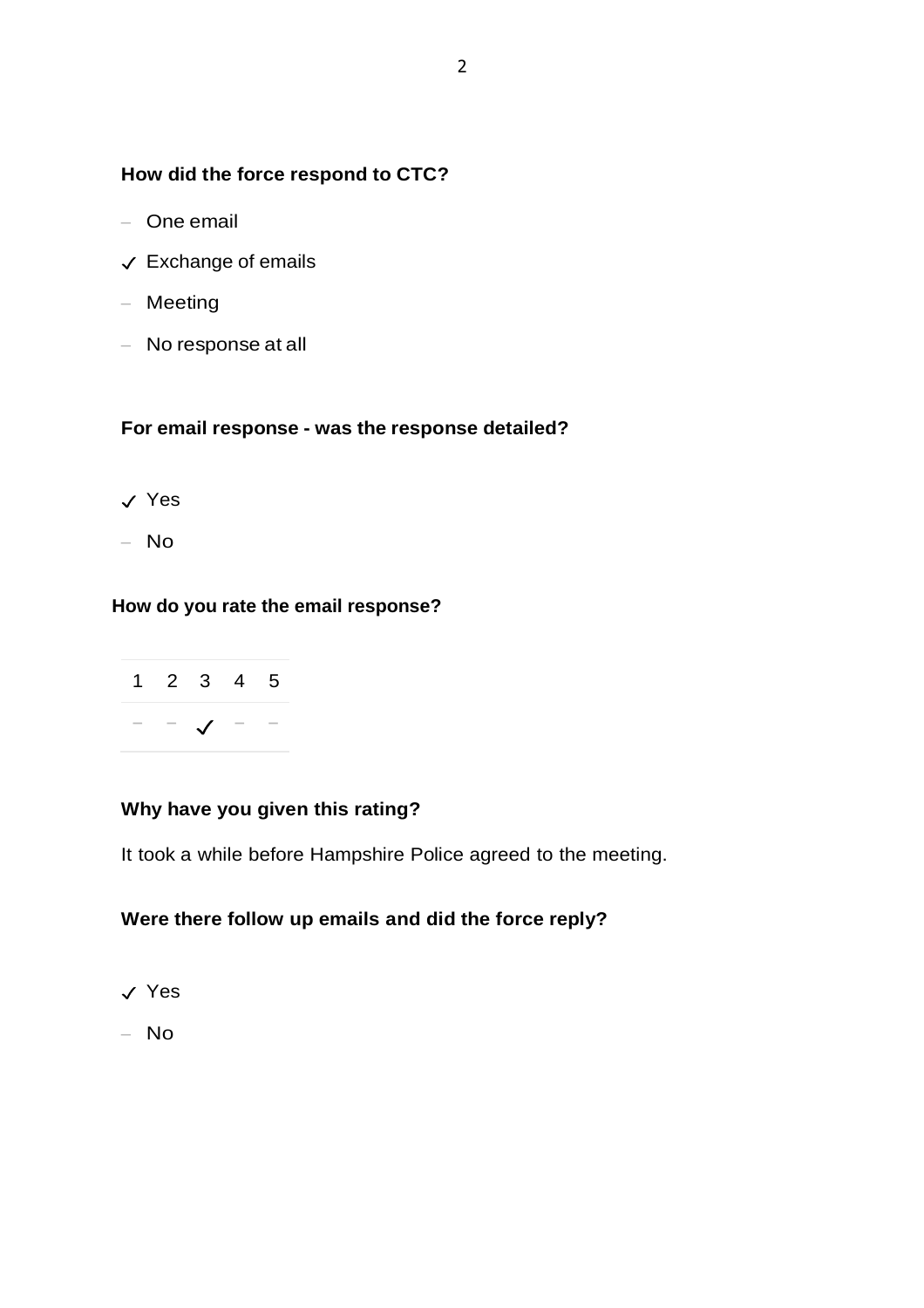**For the forces who met with us, how do you rate this response?**



#### **Why have you given this response?**

Hampshire Police are particularly keen to involve the public in policing. No other force mentioned this, so this was interesting.

#### **For the forces who met with us, how open were they?**

|  | 1 2 3 4 5  |  |
|--|------------|--|
|  | $\sqrt{ }$ |  |

#### **For the forces who met with us, how useful was the meeting?**



#### **Why have you given this response?**

Hampshire Police said that they would like to improve their relationship with FWGs. However, they seemed satisfied with their response to illegal foxhunting. Hit reports suggest that they do have room for improvement. To improve their relationship with FWGs, they need to improve their response to illegal fox hunting first.

There are some good initiatives in place with this force.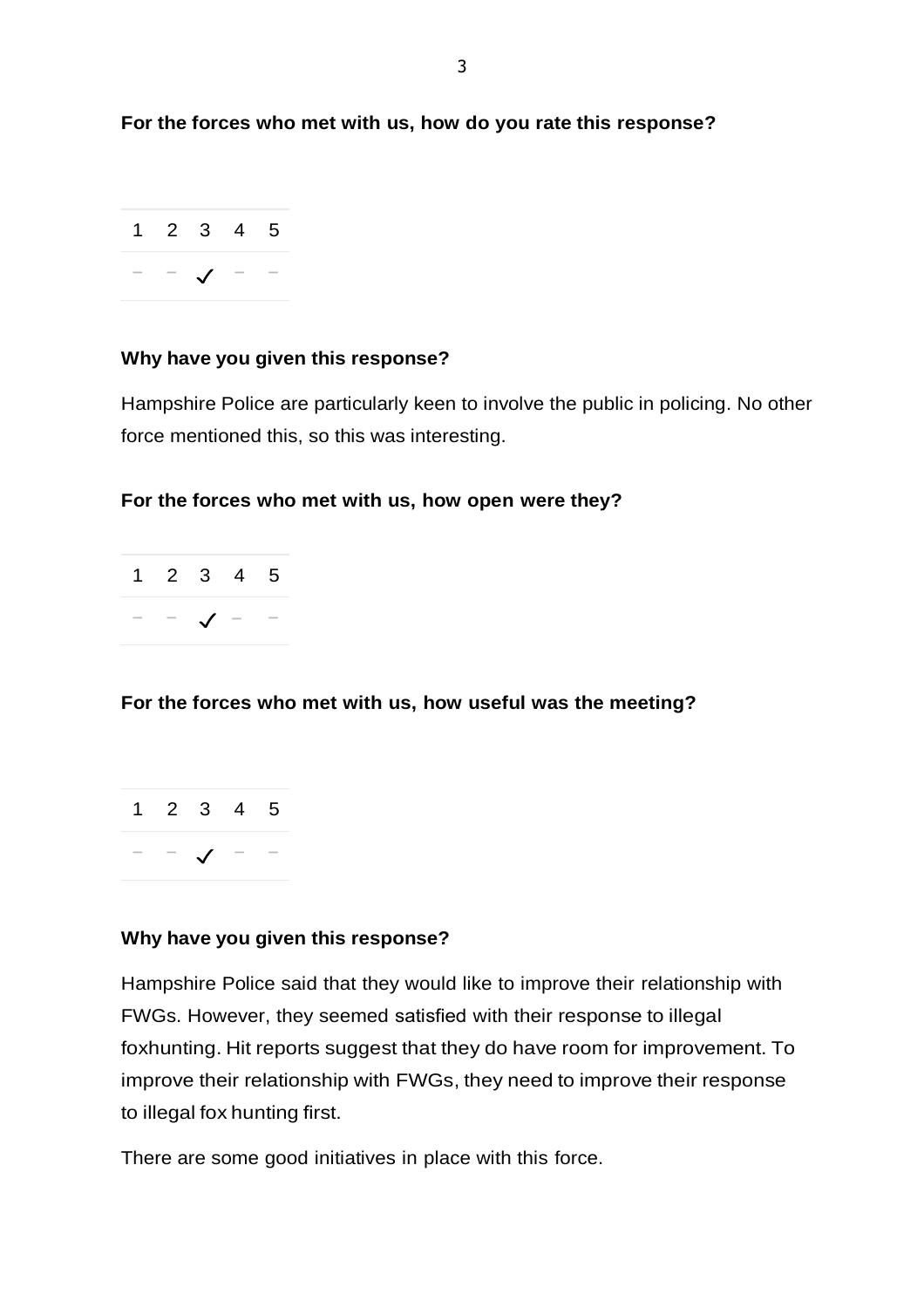### **How willing was this force to take on board what we said?**



#### **Why have you given this response?**

Hampshire Police was interested in what we said. However, we do not know if they took on board what we said as we have not had feedback on that.

## **Has this force taken any actual steps to improve their relationship with FWGs?**

- ✓ Yes
- No
- Other

#### **What steps have they taken?**

The force has had meetings with FWGs. In particular, they explained how lack of credible evidence is a real problem with progressing possible cases forward. They would like more meetings.

The officer agreed to come and see us on our outreach stall in Lyndhurst. However, she was not able to come because of personal reasons.

**Does this force have an aide memoire or any guide to policing illegal hunting?**

– Yes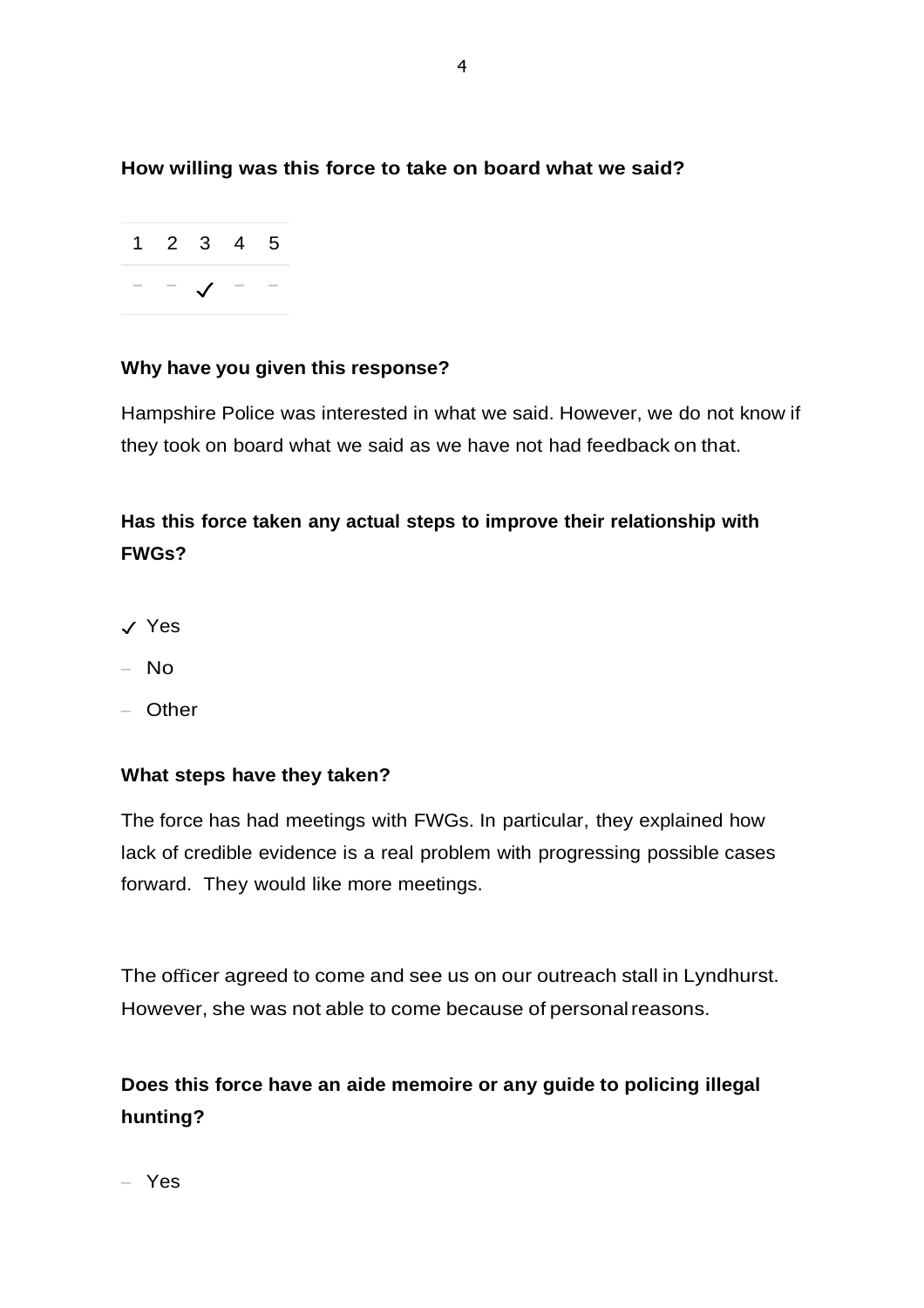✓ No, though officers have "snap cards", and we do not know if illegal hunting is included.

#### **How well trained are the police in this force?**



#### **Why have you given this response?**

Hampshire Police have a dedicated rural wildlife crime team called "Country Watch". This trained team would investigate illegal foxhunting offences.

Over 60 officers (including volunteers) are dedicated to rural crime which is unusual. They have snap cards but it is not clear if the cards include details about fox hunting (other documents for the public didn't at the time of the meeting). When asked if officers ever askfor trail details it was stated officers should have better training so they recognise when it would be valuable to ask this. They said they plan more training including with controllers.

## **How do you rate this force's behaviour in the field with regard to illegal foxhunting and incidents involving FWGs?**

- Always appear biased
- Usually appear biased
- ✓ Sometimes appear biased
- Rarely appear biased
- Never appear biased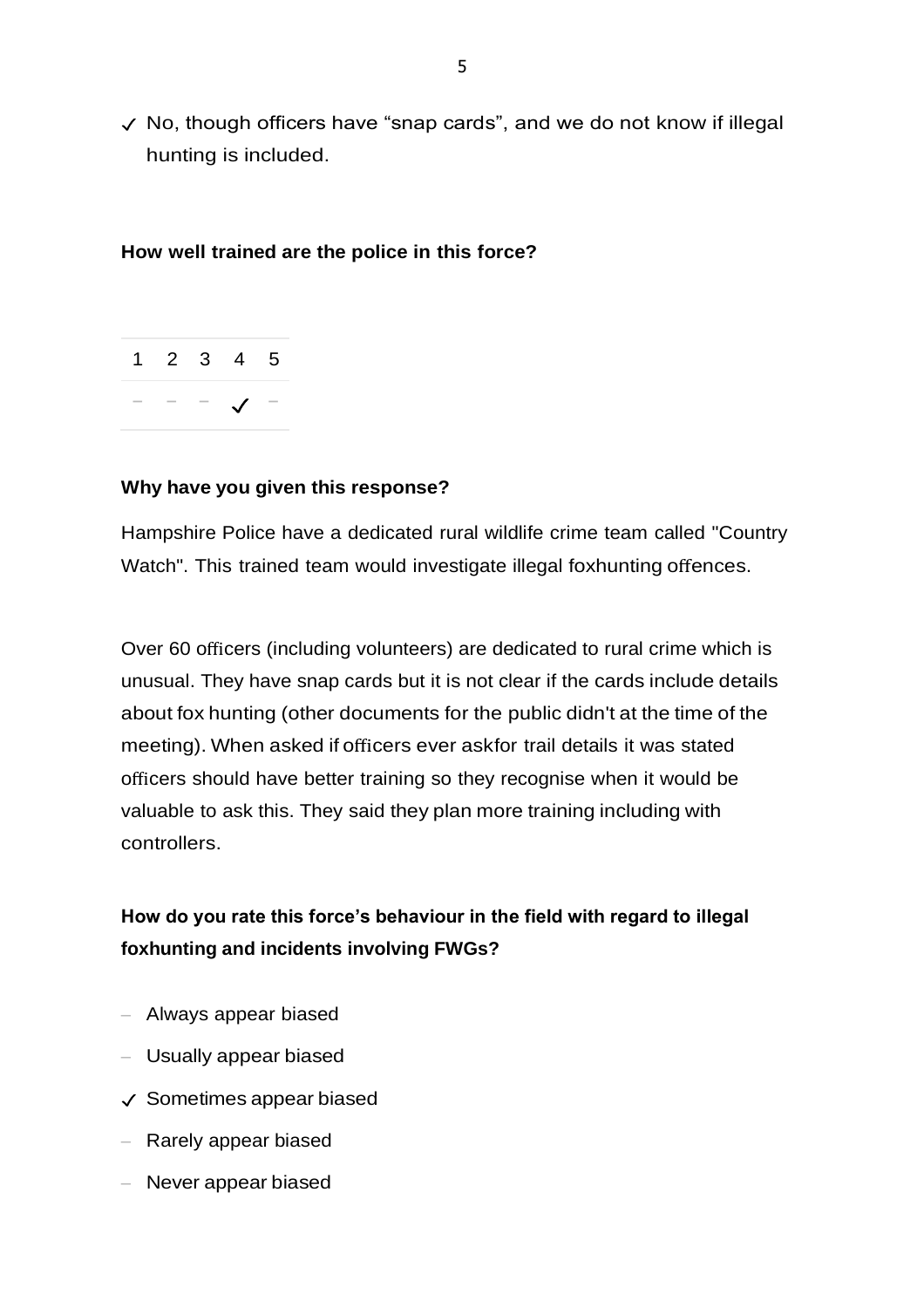#### **Why have you given this response?**

One issue among FWGs is Hampshire police's insistence on asking for everyone's names and addresses. FWGs are unhappy about providing these as they believe that the police might pass their names on to the hunt and this is seen as bias. Police say they tend to ask "everyone" for their names and addresses "so they know who they are". With FWGs, this is likely to cause friction.

One of the Hampshire Hunts (Hursley Hambledon Hunt) meets and hunts on the Southwick Estate. It is owned by Mr Thistlethwayte, who is a former High Sheriff of Hampshire. This may indicate that there are close ties between the police and the hunts. In our opinion, "close ties' means that the former High Sheriff may have undue influence in the police and might exert this when it comes to hunting offences.

**Looking at the response to our FOI asking about police systems and organisation with regard to foxhunting, how do you rate their ability to take action on illegal foxhunting?**

1 2 3 4 5 − − − ✓ −

#### **Why have you given this rating?**

Good, given the dedicated team. But the hit reports suggest that some officers still see FWGs as the obvious law-breakers. The links with the ex-High Sheriff are also worrying.

There is a large, dedicated rural crime team. But more information and training specifically on illegal fox hunting is needed. Hampshire put effort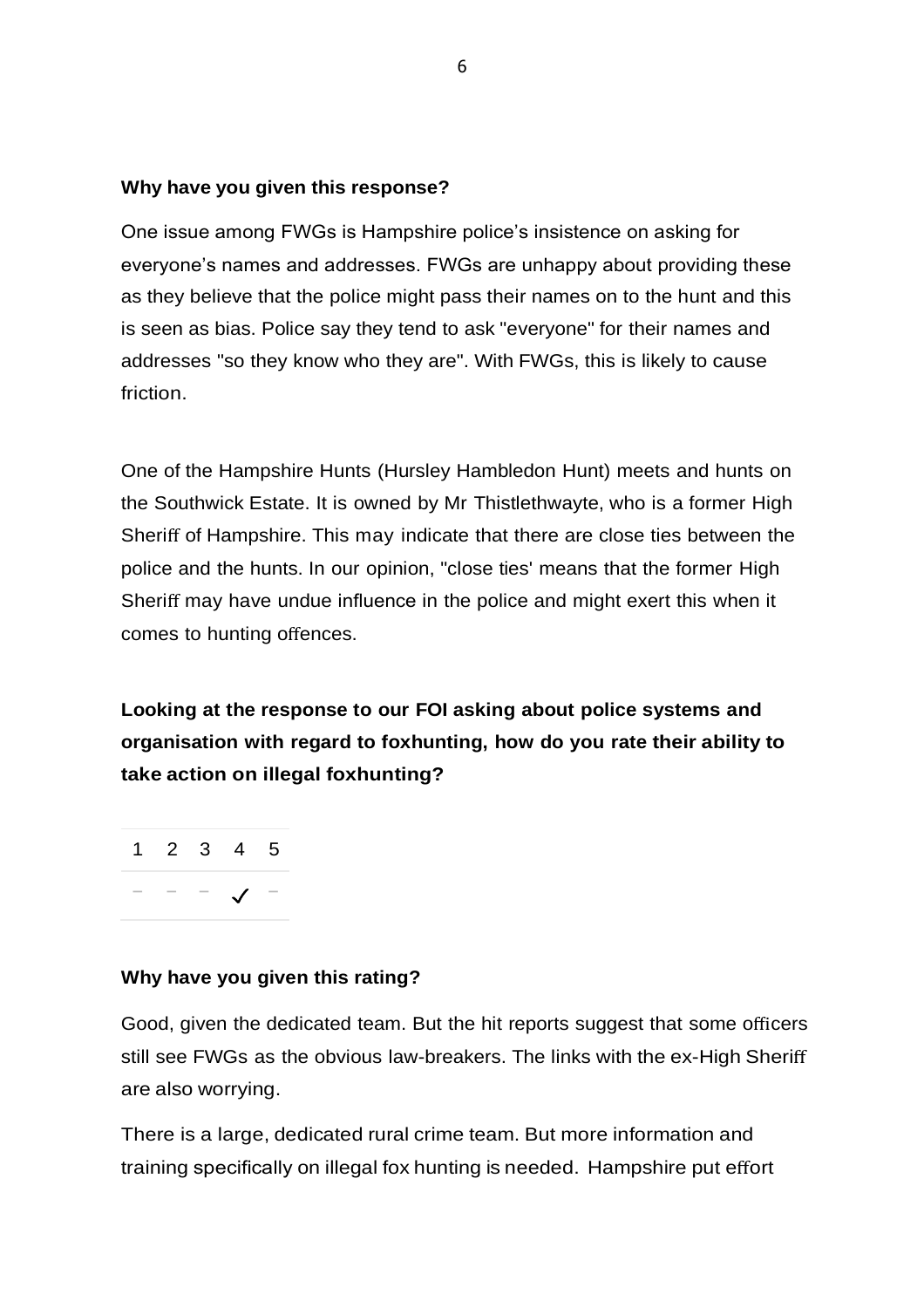into trying to get the public onside helping with rural crime with their 'Dog Watch' and 'Zed Card' schemes which involve handy guides to help enable the public to spot and report rural crime. They said they would consider illegal hunting beingadded. They do have 'Hunting with Dogs' on their public website.

## **Do you think the force focuses too heavily on public order as opposed to dealing with illegal foxhunting?**

- ✓Yes
- No
- Other

#### **Why have you given this response?**

Judging by the hit reports, Hampshire Police see all hunt-related calls as public order issues. They also see FWGs as protesters, even when they are trying to prevent illegal hunting.

#### **Overall, how do you rate this force?**

**Take into account willingness to engage with AAF, willingness to engage with FWGs, actions in the field etc.**

1 2 3 4 5 − − ✓ − −

Hampshire Police's engagement with AAF was good. Also, the officer we spoke to was very keen to involve the public in policing issues. However, this force needs to prove that they are willing to challenge the hunts about illegal foxhunting before the FWGs will engage with them fully.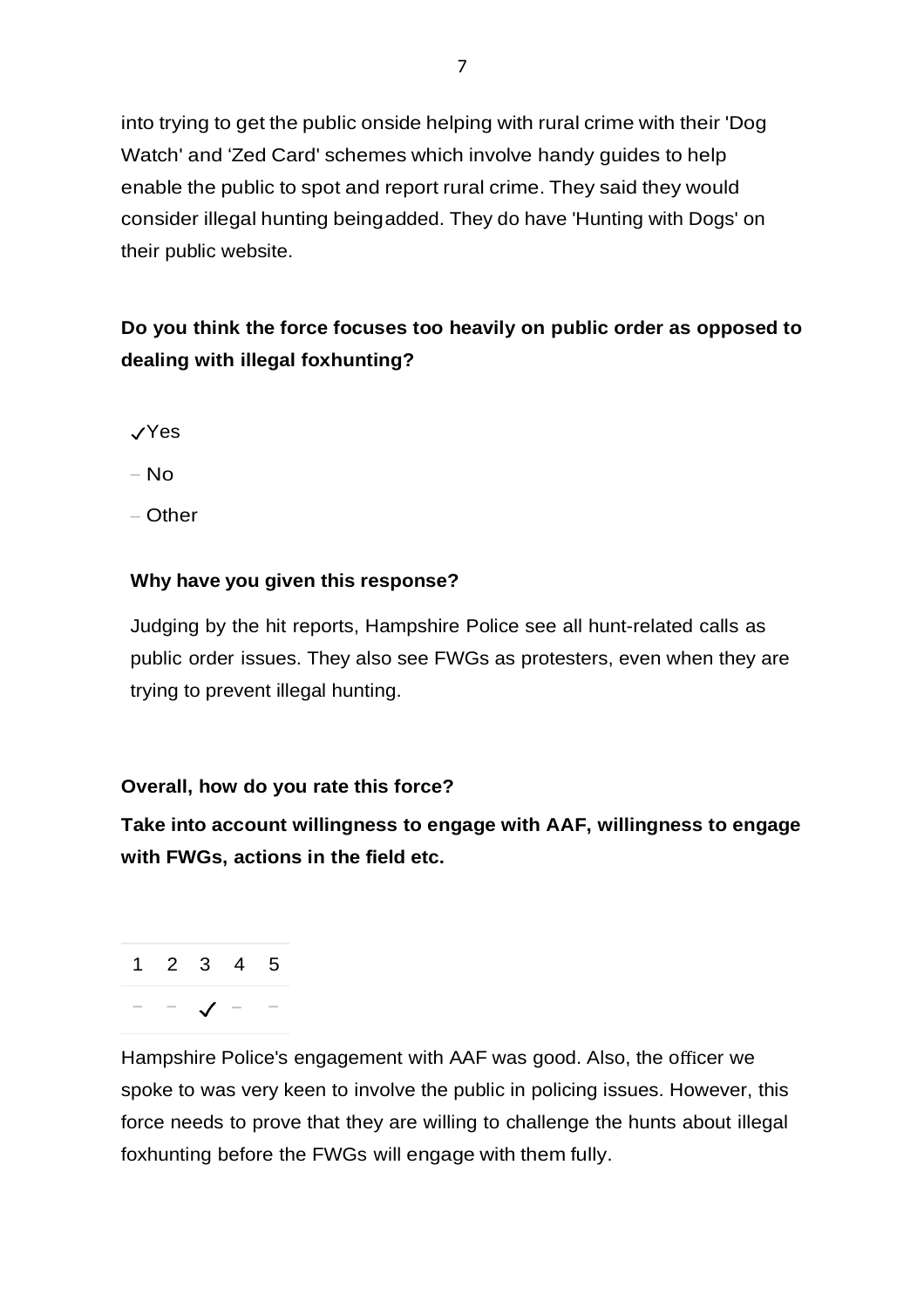#### **Any other comments?**

The officer in the meeting quoted "The Police are the Public and the Public are the Police" (Robert Peel). They have some great ideas about getting help from the public. FWGs are members of the public and like Neighbourhood Watch groups, it would benefit the police if they used their information as a resource.

Regardless of the outcome of any court cases relating to the Hunting Office webinars which were exposed November 2020, what was stated in the recordings cannot be unsaid. The Hunting Office made it clear that trail hunting IS fox hunting and there was much talk about ways to create a "smokescreen" to cover up illegal hunting. Disrespectful comments were made about the police. The Hunting Office represents all registered hunts in England and Wales therefore the discussions were relevant to all police forces.

#### **In the opinion of AAF, how can this police force improve?**

As the force is keen to involve the public, it would be helpful if there was a clear description of illegal foxhunting on Hampshire's website. Training of officers is key.

All officers would benefit from a much greater understanding of the issues surrounding illegal hunting and the motivations of FWGs. We have created three helpful documents:

[Practical Advice for All Officers](https://www.actionagainstfoxhunting.org/wp-content/uploads/2021/11/B-1411-Practical-Advice-for-all-Police-Forces.pdf) – this includes training advice [A Field Guide for Officers](https://www.actionagainstfoxhunting.org/wp-content/uploads/2021/11/A-1411-FIELD-GUIDE-ILLEGAL-FOXHUNTING.pdf) – to use if they are called to a hunt A Study - [Why sabs and monitors are not protesters.](https://www.actionagainstfoxhunting.org/wp-content/uploads/2021/11/A-1411-Why-sabs-and-monitors-arent-protesters.pdf) – an insight FWG organisations.

## **Hit Reports and Media Reports Mentioning Hampshire**